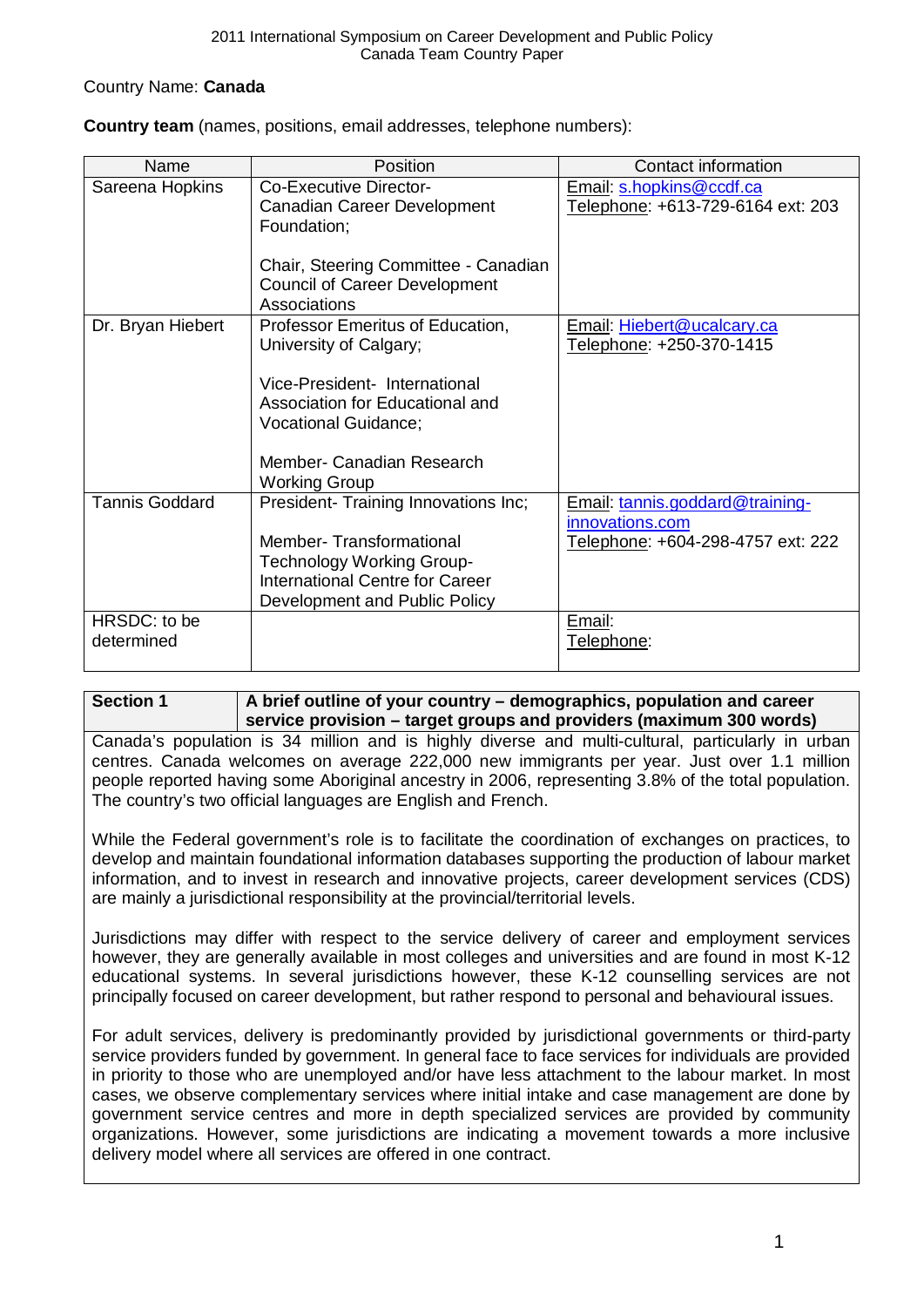In most jurisdictions, private and non-profit organizations have created networks of service providers and/or associations of practitioners. These organizations offer conferences and training opportunities to further develop the career development sector. There are approximately 30 organizations at the jurisdictional level (covering almost every jurisdiction), and six national organizations who have CDS as part of their mandate<sup>[1](#page-0-0)</sup>.

| <b>Section 2</b>               | Taking each of the four general symposium themes (see below),<br>describe the two greatest strengths and two greatest weaknesses |
|--------------------------------|----------------------------------------------------------------------------------------------------------------------------------|
| ** See ANNEX A for             | relating to each theme (minimum 2 themes) in your country                                                                        |
| <b>Abbreviation Dictionary</b> | (maximum 100 words for each strength and weakness; therefore<br>maximum 400 words per theme and maximum 1,600 words in this      |
|                                | section).                                                                                                                        |

#### **Theme 3: The changing world and the changing role of career guidance – skills and competencies for lifelong guidance practitioners**

| Strength 1                                                                                                                                                                                                                                                                                                                                                                                                                                                                                                                                                                                                                                                                                                                                                                                                                                                                                                                                                                                                                                                                                              | <b>Weakness 1</b>                                                                                                                                                                                                                                                                                                                                                                                                                                                                                                                                                                                                                                                                                                                                                                                     |
|---------------------------------------------------------------------------------------------------------------------------------------------------------------------------------------------------------------------------------------------------------------------------------------------------------------------------------------------------------------------------------------------------------------------------------------------------------------------------------------------------------------------------------------------------------------------------------------------------------------------------------------------------------------------------------------------------------------------------------------------------------------------------------------------------------------------------------------------------------------------------------------------------------------------------------------------------------------------------------------------------------------------------------------------------------------------------------------------------------|-------------------------------------------------------------------------------------------------------------------------------------------------------------------------------------------------------------------------------------------------------------------------------------------------------------------------------------------------------------------------------------------------------------------------------------------------------------------------------------------------------------------------------------------------------------------------------------------------------------------------------------------------------------------------------------------------------------------------------------------------------------------------------------------------------|
| The Canadian Standards and Guidelines for<br>Career Development Practitioners<br>(S&Gs)<br>provide national competency benchmarks and<br>are increasingly being used by CDS and post-<br>secondary institutions to ensure consistency<br>and quality in service delivery and professional<br>preparation. They have been adopted<br>by<br>several jurisdictions as the basis for training<br>front-line staff in employment offices and are<br>foundational to Canadian certification initiatives.<br>As the S&Gs are continually under revision,<br>they represent a significant step toward<br>consistent high quality services for Canadians.<br>In Québec, the College of Career Counsellors <sup>2</sup><br>have developed a competency profile, which<br>has been used to align current educational<br>programs for career counsellors and assist<br>counsellors<br>their<br>lifelong<br>in.<br>learning<br>assessment. The passing of Bill $213$<br>has<br>counsellors<br>in<br>Québec<br>allowed<br>be<br>to<br>considered as mental health professionals and<br>practice regulated activities. | Career Development programs for practitioner<br>training (outside of Québec) offered at the post-<br>buried<br>within<br>secondary level<br>are<br>often<br>departments<br>of<br>Education<br>Counselling<br>or<br>Psychology. Therefore, Career Development is<br>still not widely recognized as a specialized<br>profession and the breadth and depth of<br>often<br>preparatory training<br>remains<br>lacking.<br>Career Practitioner training in post-secondary<br>institutions does not yet consistently reflect the<br>S&Gs nor does it encompass a multi-disciplinary<br>approach to include elements such as adult<br>education,<br>instructional<br>design,<br>evaluation,<br>economic/business<br>policy/advocacy,<br>and<br>sociological<br>studies,<br>and<br>management<br>supervision. |
| Strength 2                                                                                                                                                                                                                                                                                                                                                                                                                                                                                                                                                                                                                                                                                                                                                                                                                                                                                                                                                                                                                                                                                              | <b>Weakness 2</b>                                                                                                                                                                                                                                                                                                                                                                                                                                                                                                                                                                                                                                                                                                                                                                                     |
| Recently, Canada has seen a significant growth<br>professional<br>associations<br>for<br>career<br>in.<br>practitioners and the adoption of certification<br>initiatives. Three provinces (QC, BC, AB) have<br>certification in place while others (NS, ONT) are<br>actively pursuing it.<br>This year, the CCCDA was launched, bringing<br>the<br>executive<br>of<br>jurisdictional<br>together                                                                                                                                                                                                                                                                                                                                                                                                                                                                                                                                                                                                                                                                                                        | In Canada, the K-12 Educational system remains<br>separate and, in many ways, isolated from the<br>college/university and adult delivery systems.<br>The Blueprint for Life/Work Designs is used in<br>curriculum design, but the S&Gs have not been<br>widely adopted as a competency standard to<br>inform professional preparation, professional<br>development or scope of practice. The priorities<br>of the policy body responsible for K-12 (CMEC)                                                                                                                                                                                                                                                                                                                                             |

<span id="page-1-2"></span> $\frac{1}{2}$  [Inventory of Professional Associations](http://www.flmm-cds.ca/CMFiles/Inventory%20Professional%20Associations1-may15.doc)<br> $\frac{1}{2}$  Ordre des conseillers d'orientation: http://www.orientation.gc.ca/

<span id="page-1-1"></span><span id="page-1-0"></span><sup>3</sup> <http://www.ordrepsy.qc.ca/en/public/projet-de-loi-21/index.sn>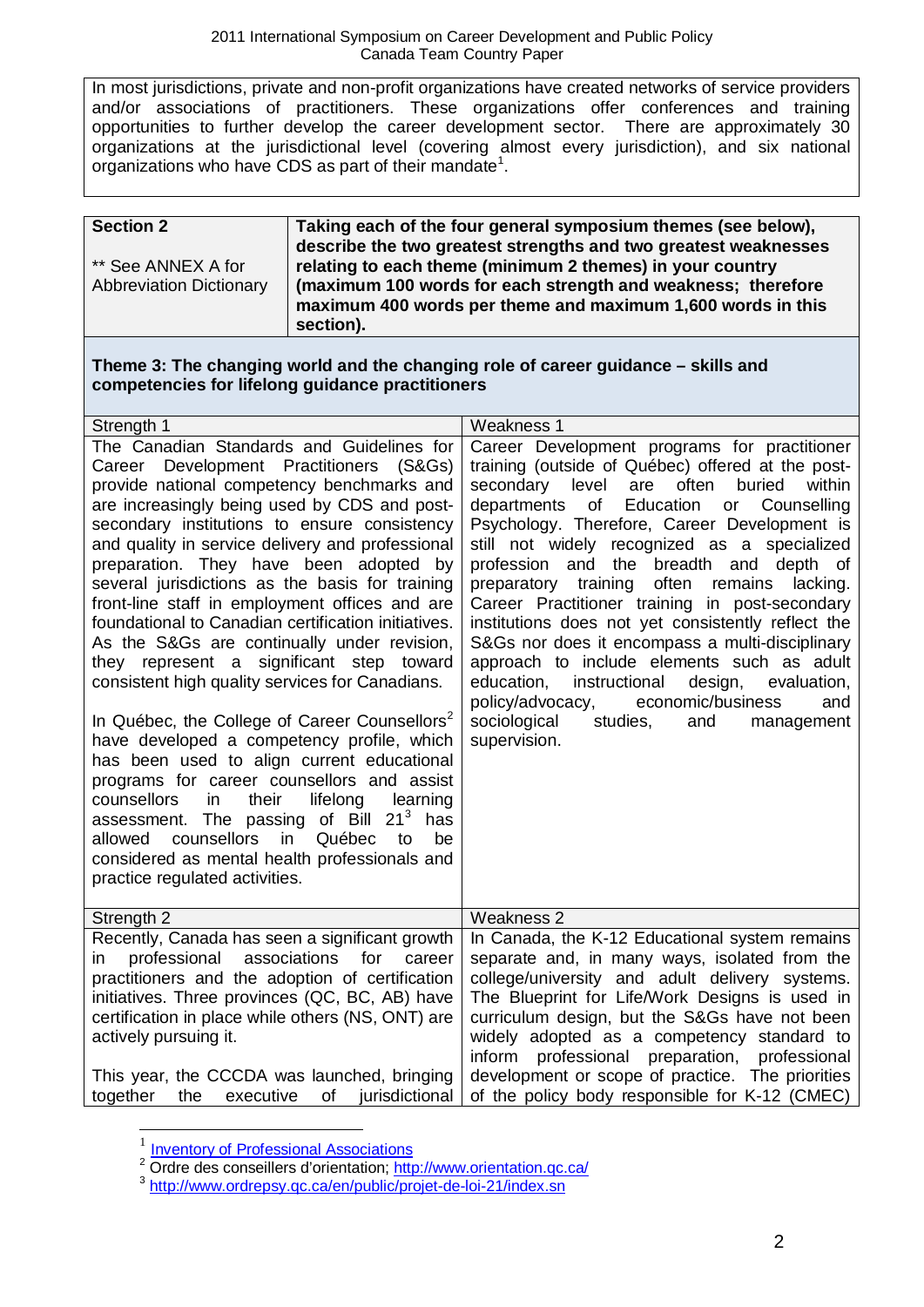| associations                                      | and                                           | Career |  |  |  | Development   are not yet focused on Career Development. As a                               |
|---------------------------------------------------|-----------------------------------------------|--------|--|--|--|---------------------------------------------------------------------------------------------|
|                                                   |                                               |        |  |  |  | organizations. The CCCDA serves as a result, teacher preparation rarely includes courses    |
|                                                   |                                               |        |  |  |  | national umbrella group and advocacy voice to   focused specifically on Career Development. |
| promote professional identity, excellence and     |                                               |        |  |  |  |                                                                                             |
|                                                   | jurisdictional collaboration on common issues |        |  |  |  |                                                                                             |
| such as certification, training, practitioner     |                                               |        |  |  |  |                                                                                             |
| mobility, quality service indicators and building |                                               |        |  |  |  |                                                                                             |
| the career development evidence base.             |                                               |        |  |  |  |                                                                                             |
|                                                   |                                               |        |  |  |  |                                                                                             |

# **Theme 4: Evidence-based practice; evidence-based policies**

| Strength 1                                                                                                                                                                                                                                                                                                                                                                                                                                                                                                                                                                                                                                                                                                                                                                                                                                                                                                                                                                                                                                                                                                         | <b>Weakness 1</b>                                                                                                                                                                                                                                                                                                                                                                                                                         |
|--------------------------------------------------------------------------------------------------------------------------------------------------------------------------------------------------------------------------------------------------------------------------------------------------------------------------------------------------------------------------------------------------------------------------------------------------------------------------------------------------------------------------------------------------------------------------------------------------------------------------------------------------------------------------------------------------------------------------------------------------------------------------------------------------------------------------------------------------------------------------------------------------------------------------------------------------------------------------------------------------------------------------------------------------------------------------------------------------------------------|-------------------------------------------------------------------------------------------------------------------------------------------------------------------------------------------------------------------------------------------------------------------------------------------------------------------------------------------------------------------------------------------------------------------------------------------|
| The foundational goal in evidence-based<br>practice is to address concerns about what<br>interventions work best with different targeted<br>clientele (delivery circumstances, goals to be<br>achieved, etc). Clients require access to<br>services with predictable outcomes, based not<br>on practitioner opinion but on evidence of the<br>effectiveness of the<br>services and<br>their<br>outcomes. Similarly, the foundational goal in<br>evidence-based policy making is to provide<br>policies that support the delivery of evidence-<br>based services. Policy makers and practitioners<br>are increasingly sharing a similar and mutually<br>complementary goal that centers on increasing<br>the predictability of desired outcomes from the<br>services clients receive. This is becoming a<br>more widely accepted philosophical foundation<br>uniting policy makers, researchers, funders,<br>and practitioners in Canada.<br>In 2009, the Canada team reported four<br>research projects being carried out in different<br>jurisdictions, some of which now have results<br>available. <sup>4</sup> | Although there is growing acceptance of the<br>general philosophy described in Strength #1, the<br>sharing of knowledge pertaining to "what works" is<br>dependent on the professional networks of the<br>people involved in the demonstration projects.<br>This has been effective, but rather limited in terms<br>of the scope of dissemination pertaining to<br>evidence-based practice and policy making.                             |
| Strength 2                                                                                                                                                                                                                                                                                                                                                                                                                                                                                                                                                                                                                                                                                                                                                                                                                                                                                                                                                                                                                                                                                                         | Weakness 2                                                                                                                                                                                                                                                                                                                                                                                                                                |
| There is a growing awareness of the need for<br>common indicators relevant across agencies,<br>funders, government regulators, etc. While<br>there will always be a need for indicators of<br>success unique to particular jurisdictions,<br>having some common ones will facilitate the<br>sharing<br>of<br>data/evidence<br>promising<br>and<br>practices and strengthen the voice for career<br>initiatives in Canada.                                                                                                                                                                                                                                                                                                                                                                                                                                                                                                                                                                                                                                                                                          | Although many initiatives are underway pertaining<br>to Strengths #1 and 2, the recent dissolution of<br>the pan-Canadian CDSWG means there is no<br>longer any formal governmental coordinating body<br>to facilitate the sharing of knowledge and<br>promising practices.<br>Some jurisdictions report limited availability and<br>inconsistency of data across programs and<br>jurisdictions resulting in difficulty interpreting data |
| In some provinces (BC, AB, NS) initiatives are                                                                                                                                                                                                                                                                                                                                                                                                                                                                                                                                                                                                                                                                                                                                                                                                                                                                                                                                                                                                                                                                     | that come from diverse sources and extrapolating                                                                                                                                                                                                                                                                                                                                                                                          |

<span id="page-2-0"></span> 4 *Future to Discover* and *AVID*: [www.srdc.org/en\\_search.asp](http://www.srdc.org/en_search.asp) *Foundations for Success:* [http://malatest.com/CMSF%20FFS%20-](http://malatest.com/CMSF%20FFS%20-%20FINAL%20Impacts%20Report.pdf) [%20FINAL%20Impacts%20Report.pdf](http://malatest.com/CMSF%20FFS%20-%20FINAL%20Impacts%20Report.pdf) *LeNonet*: [www.web.uvic.ca/lenonet](http://www.web.uvic.ca/lenonet)

*Making Education Work*:<http://www.edu.gov.mb.ca/mew/>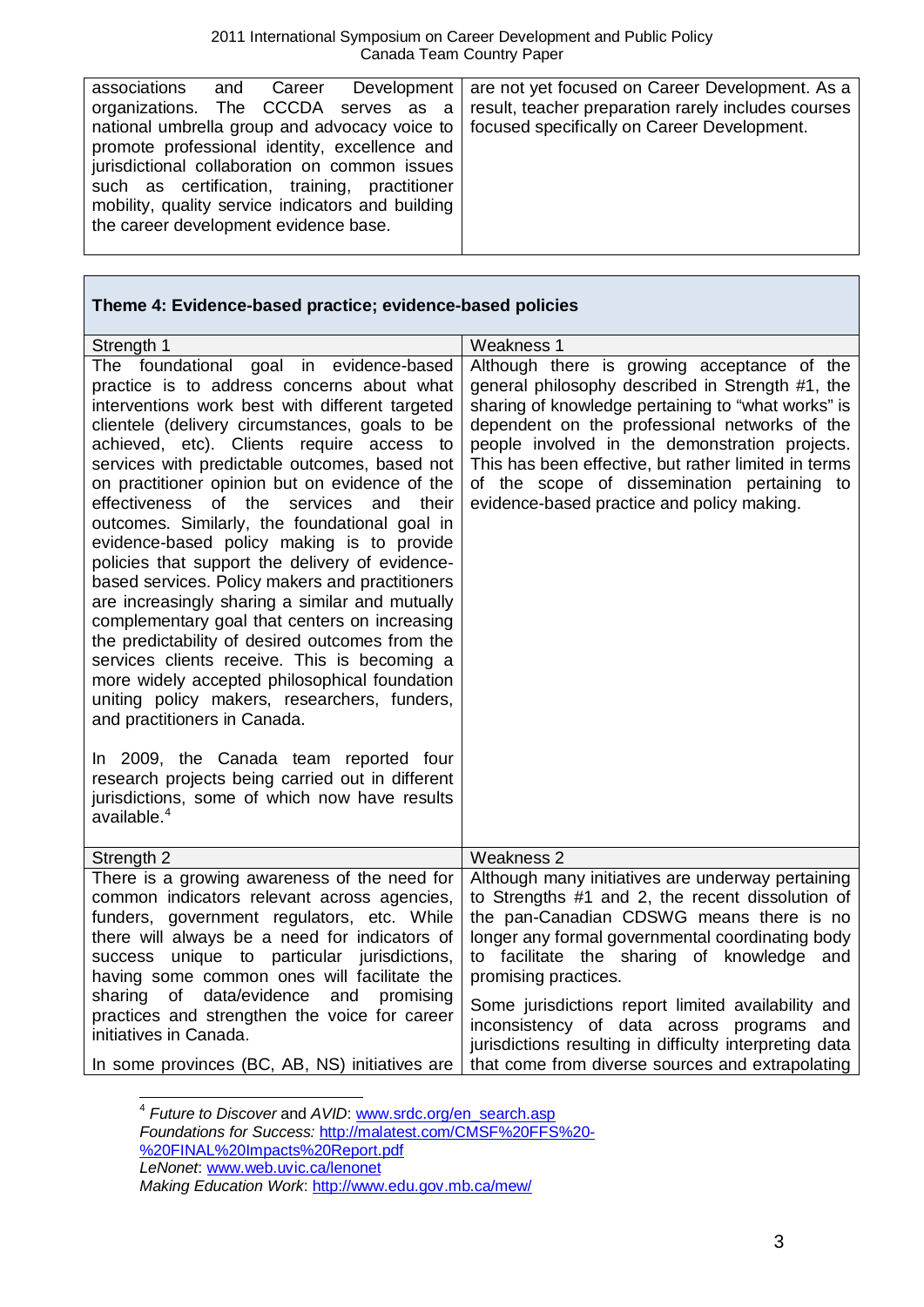| <b>Section 3</b>                                                                                                                   | Looking at the themes, prioritise them according to the most important<br>ones for your country team to explore further and learn about at the<br>symposium.<br>$(1 = most important - 4 = least important)$ |   |                |                          |               |
|------------------------------------------------------------------------------------------------------------------------------------|--------------------------------------------------------------------------------------------------------------------------------------------------------------------------------------------------------------|---|----------------|--------------------------|---------------|
|                                                                                                                                    | Political, economic and social changes and<br>the changing role of career guidance and<br>career guidance policies                                                                                           |   | $\overline{2}$ | Priority<br>3            | $\mathsf{I}4$ |
| Lifelong guidance policy as a part of<br>integrated human resource development<br>policies - challenges and opportunities          |                                                                                                                                                                                                              | 1 | $\overline{2}$ | Priority<br>$\mathbf{3}$ | 4             |
| The changing world and the changing role<br>of career guidance - skills and<br>competencies for lifelong guidance<br>practitioners |                                                                                                                                                                                                              |   | $\mathbf{[2]}$ | Priority<br>3            | 4             |
| Evidence-based practice; evidence-based                                                                                            | $\mathsf{[1]}$                                                                                                                                                                                               | 2 | Priority<br>3  |                          |               |

| <b>Section 4</b> | Thinking about the themes, describe up to three high-level key public<br>policy and/or practice initiatives currently being advanced or<br>considered in your country (write no more than 100 words on each). If<br>it is possible, please say to which of the themes each initiative is most |
|------------------|-----------------------------------------------------------------------------------------------------------------------------------------------------------------------------------------------------------------------------------------------------------------------------------------------|
|                  | closely linked.                                                                                                                                                                                                                                                                               |

High-level key public policy/practice initiative 1

In partnership with Working Groups of the FLMM, HRSDC has initiated research programs to develop a better understanding of the *Impact of Labour Market Information* and investigate *What Works in Career Development* (six projects funded to date). The objective of these initiatives is to examine the conditions and factors that contribute to positive results pertaining to occupational transition and integration to the labour market. While very positive, it coincides with the dissolution of several fullyfunded research bodies.

Linked most closely to: Theme 4- Evidence-based practice; evidence-based policies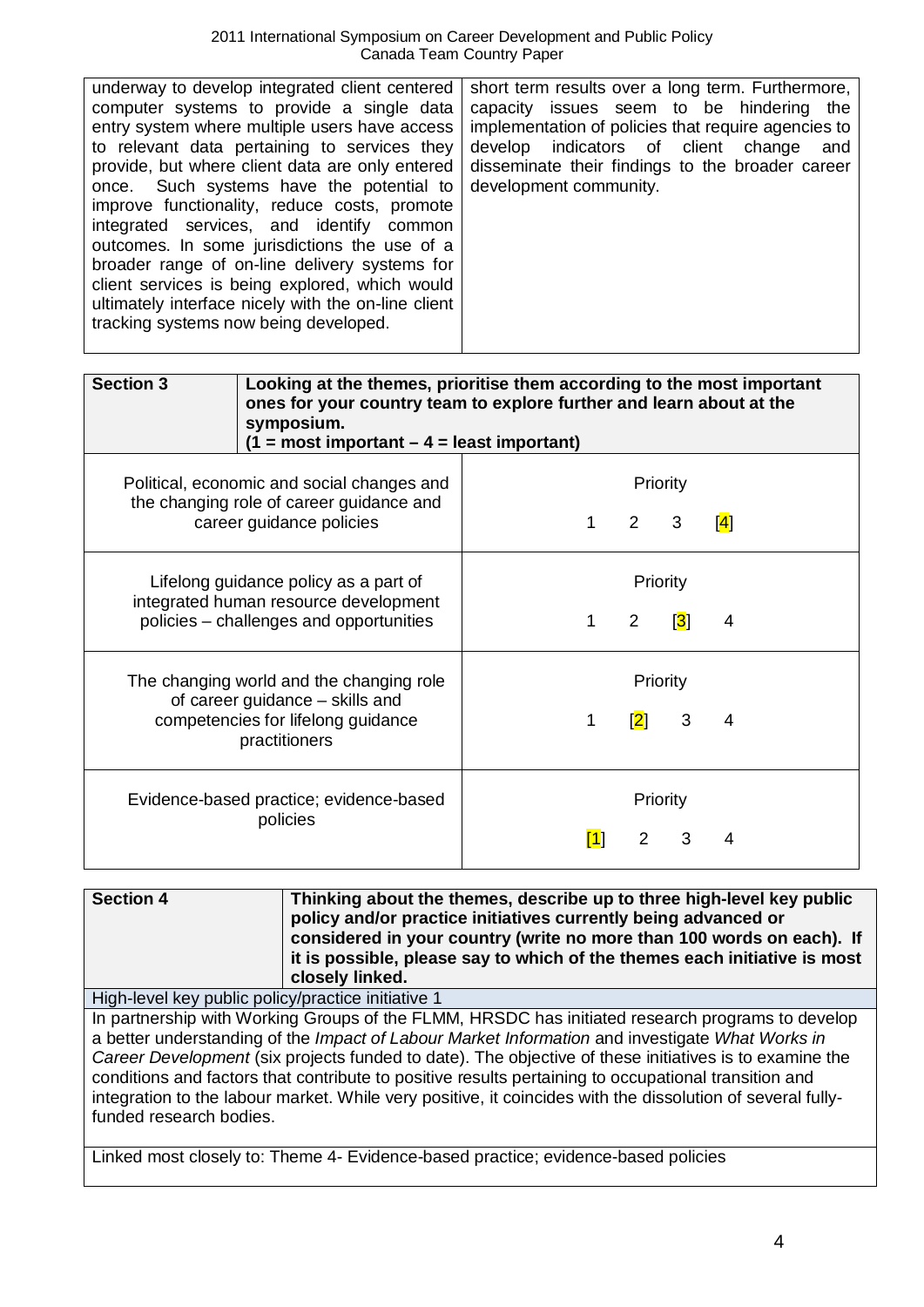High-level key public policy/practice initiative 2

Work has been underway to show the socio-economic value of CDS. Service providers are examining the impact of CDS by exploring cost-benefit and social return on investment. Some of the work includes a program for social assistance recipients which monitors new taxes paid as a result of employment earnings and savings to social assistance. [5](#page-2-0) The *Women Building Futures* initiative reports that every dollar invested returned \$[6](#page-4-0) in societal benefits<sup>6</sup>. Additionally, a study completed in partnership with the CRWG, the CCDF and the provinces of NB and SK on the impact of labour market information found that clients who received LMI specifically tailored to meet their needs demonstrated significant increases in knowledge and career planning skills. Furthermore, there was a 30% placement rate and a six-fold increase in the number of people who said their job was a good fit with their career goals<sup>[7](#page-4-0)</sup>. A solid indication that CDS do not cost, but carry a return rate. Also, some work has been done to develop a proxy variable for employment status, namely employment equivalence, to calculate an employment equivalent for a variety of CDS.

Linked most closely to: Theme 4- Evidence-based practice; evidence-based policies

High-level key public policy/practice initiative 3

Canada has a pan-Canadian body representing Career Practitioner Associations (CCCDA) and a pan-Canadian policy body which could focus on the infusion of Career Development into Education (body exists, but does not yet prioritize career/guidance services). Unfortunately, with the recent dissolution of the FLMM CDSWG, Canada lost its pan-Canadian forum for sharing innovative policy and practice. However, members of the group remain committed to maintaining contact and continuing to work toward a coordinated approach to CDS.

Linked most closely to: Theme 4- Evidence-based practice; evidence-based policies and Theme #2- Lifelong guidance policy as a part of integrated human resource development policies- challenges and opportunities

| <b>Section 5</b> | Future Focus – what are the key elements of your team's overall vision for<br>career policy, practice and research in your country? (Write no more than<br>30 words). |
|------------------|-----------------------------------------------------------------------------------------------------------------------------------------------------------------------|
|------------------|-----------------------------------------------------------------------------------------------------------------------------------------------------------------------|

- Evidence-based practice; evidence-based policies.
- Continue the development and the updating of the S&Gs to include more national descriptions of practitioner competencies and some common indicators of expected client change that can be utilized to influence the practices of jurisdictions.
- Having a K-12 system with relevant and age appropriate career awareness and planning components embedded in the regular curriculum that effectively support students in preparing for and integrating into the labour market.
- Work toward establishing a pan-Canadian forum for the sharing of innovative CDS policy and practice initiatives.

<span id="page-4-0"></span><sup>5</sup> <http://www.aeei.gov.sk.ca/> <sup>6</sup>

[http://www.womenbuildingfutures.com/Portals/49/pdf/reports/Final%20WBF%20SROI%20Re](http://www.womenbuildingfutures.com/Portals/49/pdf/reports/Final%20WBF%20SROI%20Report.pdf) [port.pdf](http://www.womenbuildingfutures.com/Portals/49/pdf/reports/Final%20WBF%20SROI%20Report.pdf)

<sup>7</sup> <http://www.crwg-gdrc.ca/crwg/index.php/research-projects/lmi>